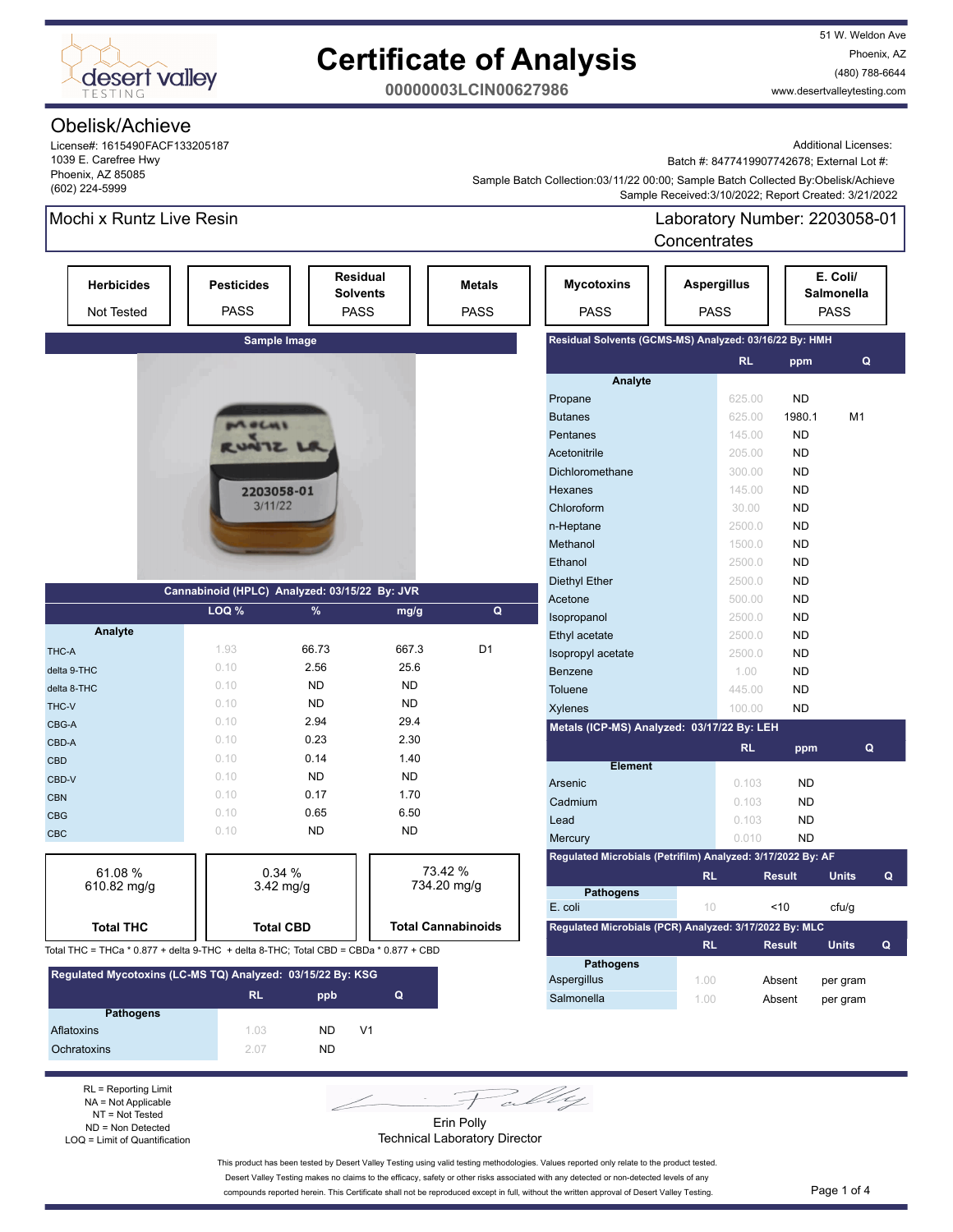

51 W. Weldon Ave Phoenix, AZ (480) 788-6644 www.desertvalleytesting.com

**00000003LCIN00627986**

# Obelisk/Achieve

License#: 1615490FACF133205187 1039 E. Carefree Hwy Phoenix, AZ 85085 (602) 224-5999

Additional Licenses:

 Sample Batch Collection:03/11/22 00:00; Sample Batch Collected By:Obelisk/Achieve Batch #: 8477419907742678; External Lot #:

**Concentrates** 

### Mochi x Runtz Live Resin

 Sample Received:3/10/2022; Report Created: 3/21/2022 Laboratory Number: 2203058-01

| Pesticides (LC-MS TQ) Analyzed: 03/15/22 By: ZEN |       |           |                |                   |           |           |    |
|--------------------------------------------------|-------|-----------|----------------|-------------------|-----------|-----------|----|
|                                                  | RL    | ppm       | Q              |                   | <b>RL</b> | ppm       | Q  |
| Analyte                                          |       |           |                | Analyte           |           |           |    |
| Acephate                                         | 0.207 | <b>ND</b> |                | Acequinocyl       | 1.03      | ND        | M1 |
| Acetamiprid                                      | 0.103 | <b>ND</b> |                | Aldicarb          | 0.207     | <b>ND</b> |    |
| Azoxystrobin                                     | 0.103 | <b>ND</b> |                | <b>Bifenthrin</b> | 0.103     | ND.       |    |
| <b>Boscalid</b>                                  | 0.207 | <b>ND</b> |                | Carbaryl          | 0.103     | <b>ND</b> |    |
| Carbofuran                                       | 0.103 | <b>ND</b> |                | Chlorpyrifos      | 0.103     | <b>ND</b> |    |
| Diazinon                                         | 0.103 | <b>ND</b> |                | Dimethoate        | 0.103     | <b>ND</b> |    |
| Ethoprophos                                      | 0.103 | <b>ND</b> |                | Etofenprox        | 0.207     | <b>ND</b> |    |
| Etoxazole                                        | 0.103 | <b>ND</b> |                | Fenoxycarb        | 0.103     | <b>ND</b> |    |
| Fenpyroximate E                                  | 0.207 | <b>ND</b> |                | Flonicamid        | 0.517     | <b>ND</b> |    |
| Fludioxonil                                      | 0.207 | <b>ND</b> |                | Hexythiazox       | 0.517     | ND.       |    |
| Imazalil                                         | 0.103 | <b>ND</b> |                | Imidacloprid      | 0.207     | <b>ND</b> |    |
| Kresoxim-methyl                                  | 0.207 | <b>ND</b> |                | Malathion         | 0.103     | <b>ND</b> |    |
| Metalaxyl                                        | 0.103 | <b>ND</b> |                | Methiocarb        | 0.103     | <b>ND</b> |    |
| Methomyl                                         | 0.207 | <b>ND</b> |                | Myclobutanil      | 0.103     | <b>ND</b> |    |
| Naled                                            | 0.258 | <b>ND</b> |                | Oxamyl            | 0.517     | <b>ND</b> |    |
| Piperonyl butoxide                               | 1.03  | <b>ND</b> |                | Propiconazole     | 0.207     | <b>ND</b> |    |
| Propoxure                                        | 0.103 | <b>ND</b> |                | Spiromesifen      | 0.103     | ND        |    |
| Spirotetramat                                    | 0.103 | <b>ND</b> |                | Spiroxamine       | 0.207     | <b>ND</b> |    |
| Tebuconazole                                     | 0.207 | <b>ND</b> |                | Thiacloprid       | 0.103     | <b>ND</b> |    |
| Thiamethoxam                                     | 0.103 | <b>ND</b> |                | Trifloxystrobin   | 0.103     | <b>ND</b> |    |
| Abamectin                                        | 0.258 | <b>ND</b> |                | <b>Bifenazate</b> | 0.103     | <b>ND</b> | L1 |
| Chlorantraniliprole                              | 0.103 | <b>ND</b> |                | Clofentezine      | 0.103     | ND.       |    |
| Cyfluthrin                                       | 1.03  | <b>ND</b> |                | Cypermethrin      | 0.517     | <b>ND</b> |    |
| Daminozide                                       | 0.517 | <b>ND</b> |                | DDVP (Dichlorvos) | 0.052     | <b>ND</b> |    |
| Fipronil                                         | 0.207 | <b>ND</b> |                | Paclobutrazol     | 0.207     | <b>ND</b> |    |
| <b>Permethrins</b>                               | 0.103 | <b>ND</b> | V <sub>1</sub> | Phosmet           | 0.103     | <b>ND</b> |    |
| Prallethrin                                      | 0.103 | <b>ND</b> | R <sub>1</sub> | Pyrethrins        | 0.517     | <b>ND</b> | L1 |
| Pyridaben                                        | 0.103 | <b>ND</b> |                | Spinosad          | 0.103     | ND        |    |
| Chlorfenapyr                                     | 1.03  | <b>ND</b> |                |                   |           |           |    |

#### **RL ppm Herbicides (LC-MS TQ) Analyzed: By: Q**

**Analyte** Pendimethalin NT NT NT

RL = Reporting Limit NA = Not Applicable NT = Not Tested ND = Non Detected LOQ = Limit of Quantification

Fally

Erin Polly Technical Laboratory Director

This product has been tested by Desert Valley Testing using valid testing methodologies. Values reported only relate to the product tested. Desert Valley Testing makes no claims to the efficacy, safety or other risks associated with any detected or non-detected levels of any compounds reported herein. This Certificate shall not be reproduced except in full, without the written approval of Desert Valley Testing. Page 2 of 4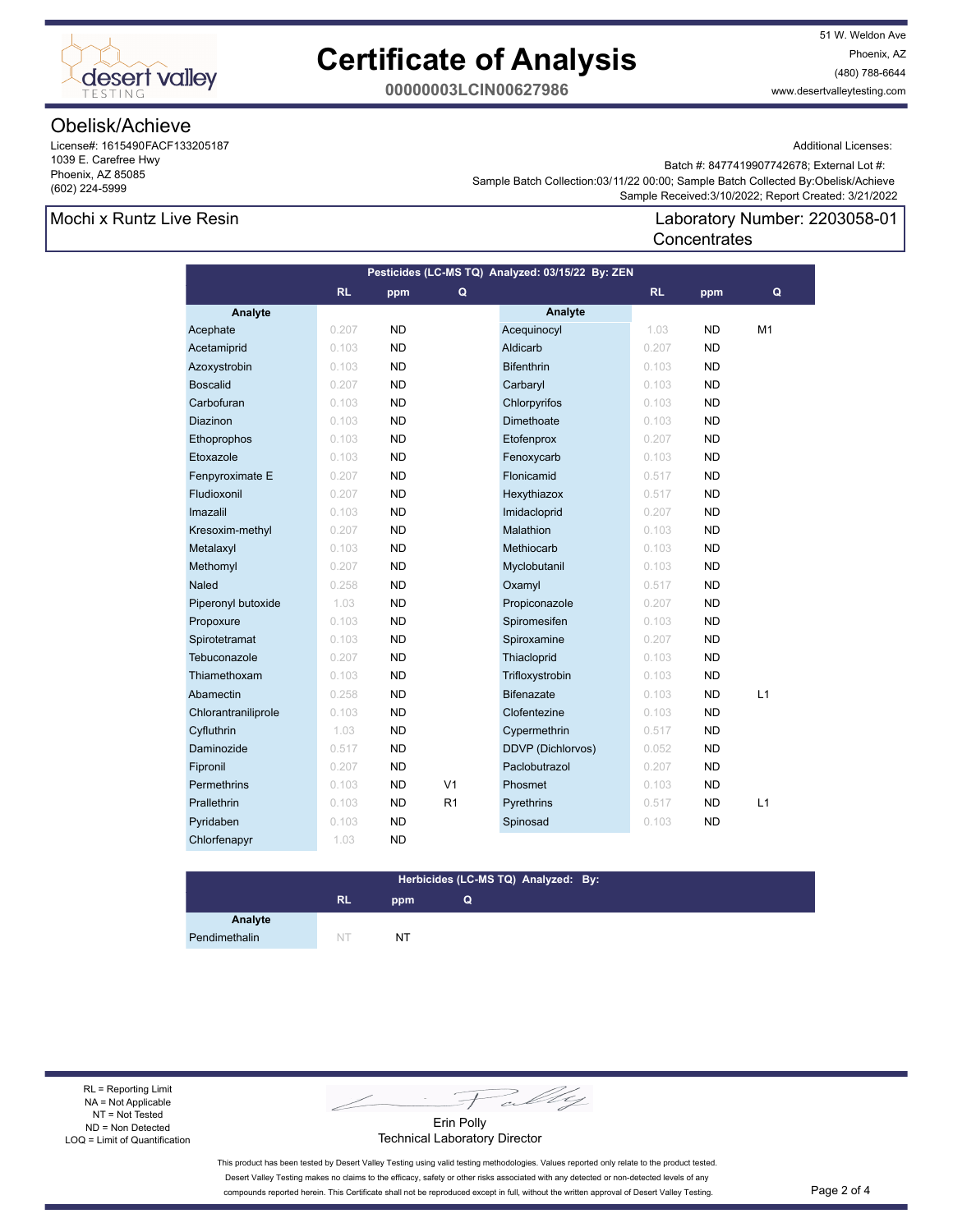

51 W. Weldon Ave Phoenix, AZ (480) 788-6644 www.desertvalleytesting.com

**00000003LCIN00627986**

# Obelisk/Achieve

License#: 1615490FACF133205187 1039 E. Carefree Hwy Phoenix, AZ 85085

Additional Licenses:

Batch #: 8477419907742678; External Lot #:

Laboratory Number: 2203058-01

Sample Batter Collection.03/11/22 00.00, Sample Batter Collection (602)<br>Sample Received:3/10/2022; Report Created: 3/21/2022 Sample Batch Collection:03/11/22 00:00; Sample Batch Collected By:Obelisk/Achieve

**Terpenes (GCMS-MS) Analyzed: By:** 

**Concentrates** 

### Mochi x Runtz Live Resin

| Non-Regulated Microbials (PetriFilms) Analyzed: By: |           |               |              |   |  |  |  |
|-----------------------------------------------------|-----------|---------------|--------------|---|--|--|--|
|                                                     | <b>RL</b> | <b>Result</b> | <b>Units</b> | Q |  |  |  |
| <b>Pathogens</b>                                    |           |               |              |   |  |  |  |
| <b>Total Coliform</b>                               | NT        | NT            | ctu/g        |   |  |  |  |
| Yeast                                               | NT        | NΤ            | cfu/g        |   |  |  |  |
| Mold                                                | NT        | NT            | cfu/q        |   |  |  |  |
| Aerobic Bacteria                                    | NT        | NT            | ctu/g        |   |  |  |  |
| Enterobacteria                                      | NT        | NT            | cfu/q        |   |  |  |  |

| Water Activity (Moisture Reacter) Analyzed: By: |    |           |   |  |  |  |
|-------------------------------------------------|----|-----------|---|--|--|--|
|                                                 |    | <b>AW</b> | Q |  |  |  |
| Compound                                        |    |           |   |  |  |  |
| <b>Water Activity</b>                           |    | NT        |   |  |  |  |
| Moisture (Drying Oven) Analyzed: By:            |    |           |   |  |  |  |
|                                                 |    | $\%$      | Q |  |  |  |
| <b>Compound</b>                                 |    |           |   |  |  |  |
| <b>Percent Moisture</b>                         | NT | NΤ        |   |  |  |  |
| pH Test (HannHI11310) Analyzed: By:             |    |           |   |  |  |  |
|                                                 |    | <b>NA</b> | Q |  |  |  |
| Compound                                        |    |           |   |  |  |  |
| рH                                              |    | NT        |   |  |  |  |

| $\cdots$                    | .         |               |   |
|-----------------------------|-----------|---------------|---|
|                             | mg/g      | $\frac{9}{6}$ | Q |
| Compound                    |           |               |   |
| alpha-Bisabolol             | NΤ        | NΤ            |   |
| (-)-Borneol and (+)-Borneol | NT        | NT            |   |
| Camphene                    | NT        | <b>NT</b>     |   |
| Camphor                     | NΤ        | NT            |   |
| beta-Caryophyllene          | NT        | NΤ            |   |
| trans-Caryophyllene         | NΤ        | NΤ            |   |
| Caryophyllene Oxide         | NT        | NT            |   |
| alpha-Cedrene               | NT        | <b>NT</b>     |   |
| Cedrol                      | NT        | NT            |   |
| Endo-fenchyl Alcohol        | NT        | NT            |   |
| Eucalyptol                  | NΤ        | NT            |   |
| Fenchone                    | <b>NT</b> | <b>NT</b>     |   |
| Geraniol                    | NΤ        | NT            |   |
| Geranyl acetate             | NΤ        | NΤ            |   |
| Guaiol                      | NT        | NΤ            |   |
| Hexahydrothymol             | NT        | NT            |   |
| alpha-Humulene              | NT        | <b>NT</b>     |   |
| Isoborneol                  | NΤ        | ΝT            |   |
| Isopulegol                  | NT        | <b>NT</b>     |   |
| Limonene                    | NΤ        | NT            |   |
| Linalool                    | NT        | NT            |   |
| p-Mentha-1,5-diene          | NT        | NT            |   |
| beta-Myrcene                | ΝT        | NT            |   |
| trans-Nerolidol             | NT        | NΤ            |   |
| Ocimene                     | NΤ        | <b>NT</b>     |   |
| alpha-Pinene                | <b>NT</b> | <b>NT</b>     |   |
| beta-Pinene                 | NΤ        | NT            |   |
| Pulegone                    | NΤ        | NT            |   |
| Sabinene                    | NT        | NT            |   |
| Sabinene Hydrate            | NT        | NT            |   |
| gamma-Terpinene             | <b>NT</b> | NT            |   |
| alpha-Terpinene             | ΝT        | NT            |   |
| 3-Carene                    | NΤ        | NΤ            |   |
| <b>Terpineol</b>            | <b>NT</b> | <b>NT</b>     |   |
| Terpinolene                 | NT        | NT            |   |
| Valencene                   | NΤ        | NT            |   |
| <b>Nerol</b>                | NΤ        | ΝT            |   |
| cis-Nerolidol               | NΤ        | NΤ            |   |
| <b>Total Terpenes</b>       | NΤ        | NT            |   |
|                             |           |               |   |

RL = Reporting Limit NA = Not Applicable NT = Not Tested ND = Non Detected LOQ = Limit of Quantification

Fally

Erin Polly Technical Laboratory Director

This product has been tested by Desert Valley Testing using valid testing methodologies. Values reported only relate to the product tested. Desert Valley Testing makes no claims to the efficacy, safety or other risks associated with any detected or non-detected levels of any compounds reported herein. This Certificate shall not be reproduced except in full, without the written approval of Desert Valley Testing. Page 3 of 4